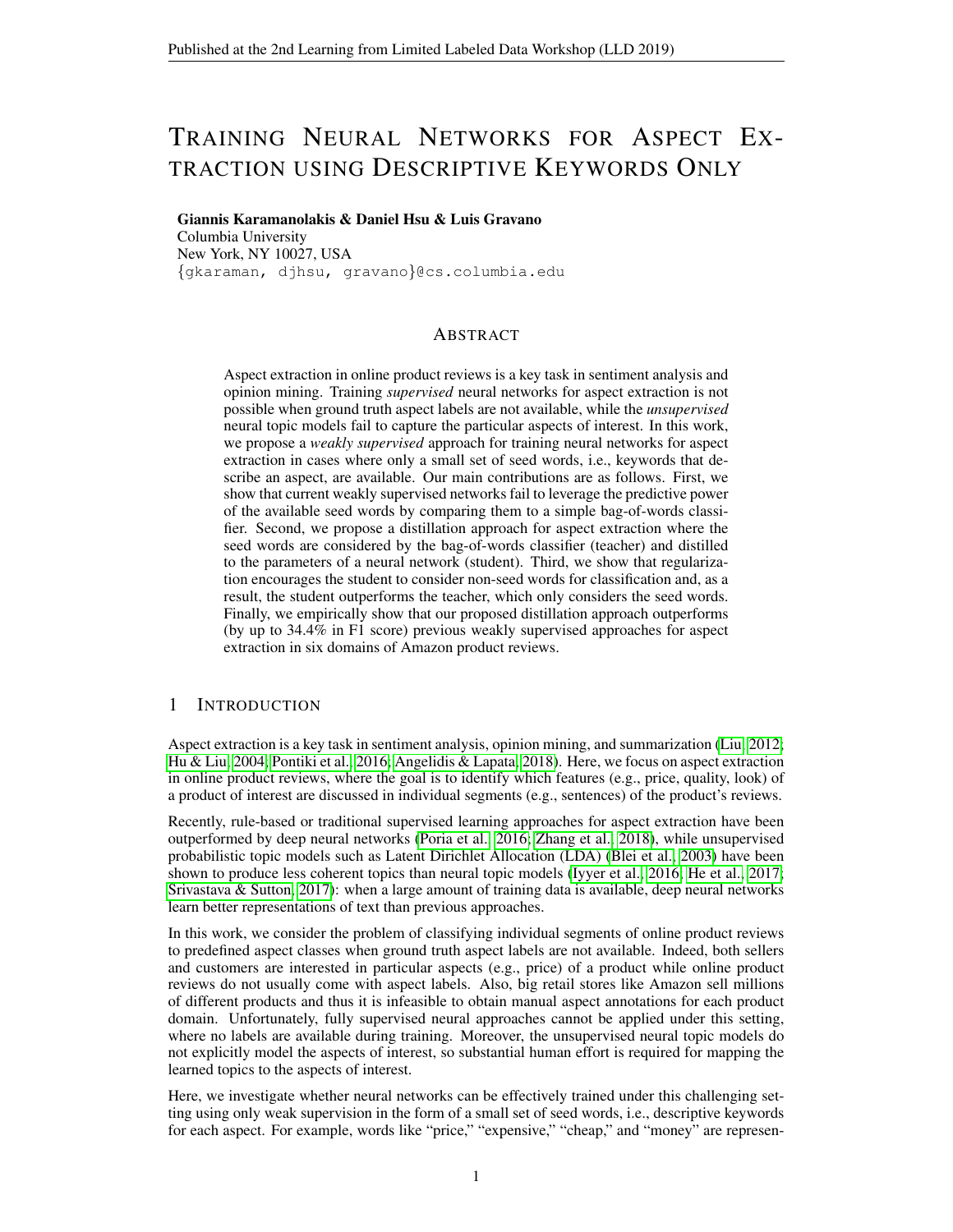tative of the "Price" aspect. While a traditional aspect label is only associated with a single review, a small number of seed words can implicitly provide (noisy) aspect supervision for many reviews.

Training neural networks using seed words only is a challenging task. Indeed, we show that current weakly supervised networks fail to leverage the predictive power of the seed words. To address the shortcomings of previous approaches, we propose a more effective approach to "distill" the seed words in the neural network parameters. First, we present necessary background for our work.

## 2 BACKGROUND: NEURAL NETWORKS FOR ASPECT EXTRACTION

Consider a segment  $s = (x_1, x_2, \dots, x_N)$  composed of N words. Our goal is to classify s to K aspects of interest  $\{\alpha_1, \dots, \alpha_K\}$ , including the "General" aspect  $\alpha_{\text{GEN}}$ . In particular, we focus on learning a fixed-size vector representation  $\tilde{h} = \text{EMB}(s) \in \mathbb{R}^l$  and using h to predict a probability distribution  $p = \langle p^1, \ldots, p^K \rangle$  over the K aspect classes of interest:  $p = \text{CLF}(h)$ .

The state-of-the-art approaches for segment embedding use word embeddings: each word  $x_j$  of s indexes a row of a word embedding matrix  $W_b \in \mathbb{R}^{V \times d}$  to get a vector representation  $w_{x_j} \in \mathbb{R}^d$ , where V is the size of a predefined vocabulary and  $d$  is the dimensionality of the word embeddings. The set of word embeddings  $\{w_{x_1},...,w_{x_N}\}$  is then transformed to a vector h using a vector composition function such as the unweighted/weighted average of word embeddings [\(Wieting et al., 2015;](#page-5-1) [Arora et al., 2017\)](#page-4-9), Recurrent Neural Networks (RNNs) [\(Wieting & Gimpel, 2017;](#page-5-2) [Yang et al.,](#page-5-3) [2016\)](#page-5-3), and Convolutional Neural Networks (CNNs) [\(Kim, 2014;](#page-4-10) [Hu et al., 2014\)](#page-4-11). During classification (CLF), h is fed to a neural network followed by the softmax function to get  $p^1, \ldots, p^K$ .

*Supervised* approaches use ground-truth aspect labels at the segment level to jointly learn the EMB and CLF function parameters. However, aspect labels are not available in our case. *Unsupervised* neural topic models avoid the requirement of aspect labels via autoencoding [\(Iyyer et al., 2016;](#page-4-6) [He](#page-4-7) [et al., 2017\)](#page-4-7). In their Aspect Based Autoencoder (ABAE), [He et al.](#page-4-7) [\(2017\)](#page-4-7) reconstruct an embedding h' for s as a convex combination of K aspect embeddings:  $h' = \sum_{k=1}^{K} p^k A_k$ , where  $A_k \in \mathbb{R}^d$  is the k-th row of the aspect embedding matrix  $A \in \mathbb{R}^{K \times d}$ . The aspect embeddings A (as well as the EMB and CLF function parameters) are learned by minimizing the segment reconstruction error.<sup>[1](#page-1-0)</sup>

Unfortunately, unsupervised approaches like ABAE do not utilize information about the  $K$  aspects of interest and thus the probabilities  $p^1, \ldots, p^K$  cannot be used directly<sup>[2](#page-1-1)</sup> for our downstream application. To address this issue, [Angelidis & Lapata](#page-4-3) [\(2018\)](#page-4-3) proposed a *weakly supervised* extension of ABAE. Their model, named Multi-seed Aspect Extractor, or MATE, learns more informative aspect representations by also considering a distinct set of seed words  $G_k = \{g_{k1}, \ldots, g_{kL}\}\$  for each aspect. In particular, MATE initializes the  $k$ -th row of the aspect embedding matrix  $A$  to the weighted<sup>[3](#page-1-2)</sup> average of the corresponding seed word embeddings:  $A_k = \frac{1}{L} \sum_{l=1}^{L} z_{kl} w_{g_{kl}}$ . As initializing the aspect embeddings to particular values does not guarantee that the aspect embeddings after training will still correspond to the aspects of interest, [Angelidis & Lapata](#page-4-3) [\(2018\)](#page-4-3) fix (but do not fine tune) the aspect embeddings A and the word embeddings  $W<sub>b</sub>$  throughout training. However, as we will show next, MATE fails to effectively leverage the predictive power of seed words.

## 3 A DISTILLATION APPROACH FOR ASPECT EXTRACTION

In this work, we propose a weakly supervised approach for segment-level aspect extraction that leverages seed words as a stronger signal for supervision than MATE. Indeed, in contrast to [An](#page-4-3)[gelidis & Lapata](#page-4-3) [\(2018\)](#page-4-3), who use average seed word vectors only for initialization, we use the individual seed words for supervision throughout the whole training process. Our approach adopts the paradigm of knowledge distillation [\(Hinton et al., 2015\)](#page-4-12), according to which a simpler network

<span id="page-1-0"></span><sup>&</sup>lt;sup>1</sup>Previous work models the reconstruction error using a contrastive max-margin objective [\(Weston et al.,](#page-5-4) [2011;](#page-5-4) [Pennington et al., 2014\)](#page-4-13) as a function of  $h$ ,  $h'$ , and the representations of randomly sampled segments.

<span id="page-1-1"></span><sup>&</sup>lt;sup>2</sup>An alternative is to learn  $K' > K$  topics and do a  $K'$ -to-K mapping as a post-hoc step. However, this mapping requires either aspect labels or substantial human effort for associating topics with aspects.

<span id="page-1-2"></span><sup>&</sup>lt;sup>3</sup>The weights  $z_{kl}$  are estimated a priori using a variant of the clarity scoring function [\(Cronen-Townsend](#page-4-14) [et al., 2002\)](#page-4-14). This function requires aspect-annotated reviews, so [Angelidis & Lapata](#page-4-3) [\(2018\)](#page-4-3) use the validation set to estimate the seed weights.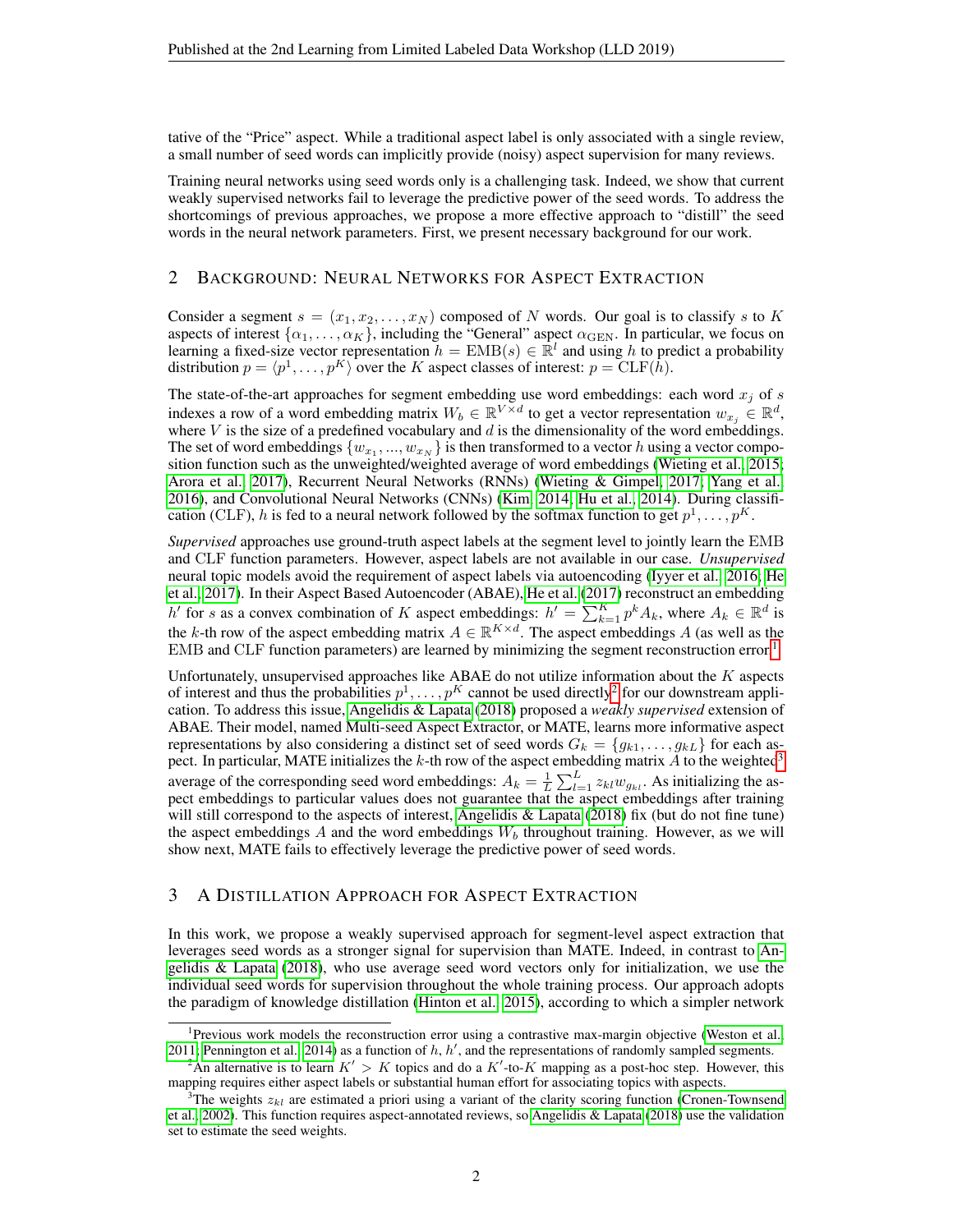(student) is trained to imitate the predictions of a complex network (teacher). After training, the parameters of the teacher will have been "distilled" to the parameters of the student and hopefully the student will perform comparably to the teacher for the task at hand. Our motivation is different: we can easily represent domain knowledge in simple and interpretable models but not in more complex neural networks. Thus, in our work, the teacher is a simple bag-of-words classifier that encodes the seed words, while the student is a more complex neural network, which is trained to distill the domain knowledge encoded by the teacher, as we describe below.

Teacher: A bag-of-words classifier using seed words. In [Hinton et al.](#page-4-12) [\(2015\)](#page-4-12), the teacher is trained on a labeled dataset. Here, we do not have training labels but rather seed words G that are predictive of the  $K$  aspects. Incorporating  $G$  into (generalized) linear bag-of-words classifiers is straightforward: here, we initialize the weight matrix  $W \in \mathbb{R}^{\hat{V} \times K}$  and bias vector  $b \in \mathbb{R}^K$  of a logistic regression classifier using the seed words:

<span id="page-2-4"></span>
$$
W^{jk} = \begin{cases} \mathbb{1}\{j \in G_k\} & \text{if } \alpha_k \neq \alpha_{\text{GEN}} \\ -\mathbb{1}\{j \in (G_1 \cup \ldots \cup G_K)\} & \text{if } \alpha_k = \alpha_{\text{GEN}} \end{cases}, \qquad b^k = \begin{cases} 0 & \text{if } \alpha_k \neq \alpha_{\text{GEN}} \\ 1 & \text{if } \alpha_k = \alpha_{\text{GEN}} \end{cases} \tag{1}
$$

Under this weight configuration we consider seed words in an intuitive way: if at least one seed word appears in a segment, then the teacher assigns a higher score to the corresponding aspect than to  $\alpha_{\rm GEN}$ , otherwise  $\alpha_{\rm GEN}$  gets the highest score among all aspects.<sup>[4](#page-2-0)</sup> However, assigning hard binary weights to the teacher leads to ignoring the non-seed words, i.e., if a segment does not contain any seed words belonging to  $G_k$ , then the probability of the k-th aspect is zero. Of course, non-seed words can also be predictive for an aspect (especially given that we only consider a small, incomplete set of seed words). Next, we describe the architecture of the student network and how it can be trained to also consider non-seed words for aspect extraction.

Student: An embedding-based neural network. The student network is an embedding-based neural network: a segment is first embedded  $(h = EMB(s))$  and then classified to the K aspects  $(p = CLF(h))$ . For the EMB function we experiment with two choices: the unweighted average of word2vec embeddings and contextualized embeddings using BERT (Devlin et al.,  $2018$ ).<sup>[5](#page-2-1)</sup> For the CLF function we use the softmax classifier:  $p_S = \text{softmax}(W_s h + b_s)$ , where  $W_s \in \mathbb{R}^{d \times K}$  and  $b_s \in \mathbb{R}^k$  are the softmax classifier's weight and bias parameters, respectively. We train the student network to imitate the teacher's predictions by minimizing the cross entropy between the student's and the teacher's predictions.

Even if the teacher's predictions is the only supervision signal, the student can learn to generalize by associating aspects with non-seed words in addition to seed words. To encourage this behavior we use L2 regularization on the student's weights, and dropout on the word embeddings. To better understand the extent to which non-seed words can predict the aspects of interest, we experiment with completely dropping the seed words from the student's input. In particular, while the teacher receives the original segment during training, the student receives an edited version of the segment, where seed words belonging in  $G$  have been replaced by an "UNK" id (like out-of-vocabulary words) and thus do not provide useful information for aspect classification. To imitate the predictions of the teacher, the student has to associate aspects with non-seed words during training.

#### <span id="page-2-3"></span>4 EXPERIMENTS: ASPECT EXTRACTION IN PRODUCT REVIEWS

For training and evaluation, we use the OPOSUM dataset [\(Angelidis & Lapata, 2018\)](#page-4-3), a subset of the Amazon Product Dataset [\(McAuley et al., 2015\)](#page-4-16). OPOSUM contains Amazon reviews from six domains: Laptop Bags, Keyboards, Boots, Bluetooth Headsets, Televisions, and Vacuums. Aspect labels (for 9 aspects) are available at the segment-level<sup>[6](#page-2-2)</sup> but only for the validation and test sets. For dataset details, see [Angelidis & Lapata](#page-4-3) [\(2018\)](#page-4-3). For a fair comparison, we use exactly the same 30 seed words (per aspect and domain) used in MATE.

In our experiments, we use exactly the same pre-processing (tokenization, stemming, and embedding) procedure as in [Angelidis & Lapata](#page-4-3) [\(2018\)](#page-4-3). For each domain, we train our model on the

<span id="page-2-1"></span><span id="page-2-0"></span><sup>&</sup>lt;sup>4</sup>The symmetric case where all aspects classes are treated equally performs poorly (see Section [4\)](#page-2-3).

<sup>5</sup>Here, we use the pre-trained BERT base uncased model (source: [https://github.com/huggingface/pytorch](https://github.com/huggingface/pytorch-pretrained-BERT)[pretrained-BERT\)](https://github.com/huggingface/pytorch-pretrained-BERT) and use average pooling to get segment embeddings.

<span id="page-2-2"></span><sup>6</sup> Segments in OPOSUM are defined as elementary discourse units (EDUs).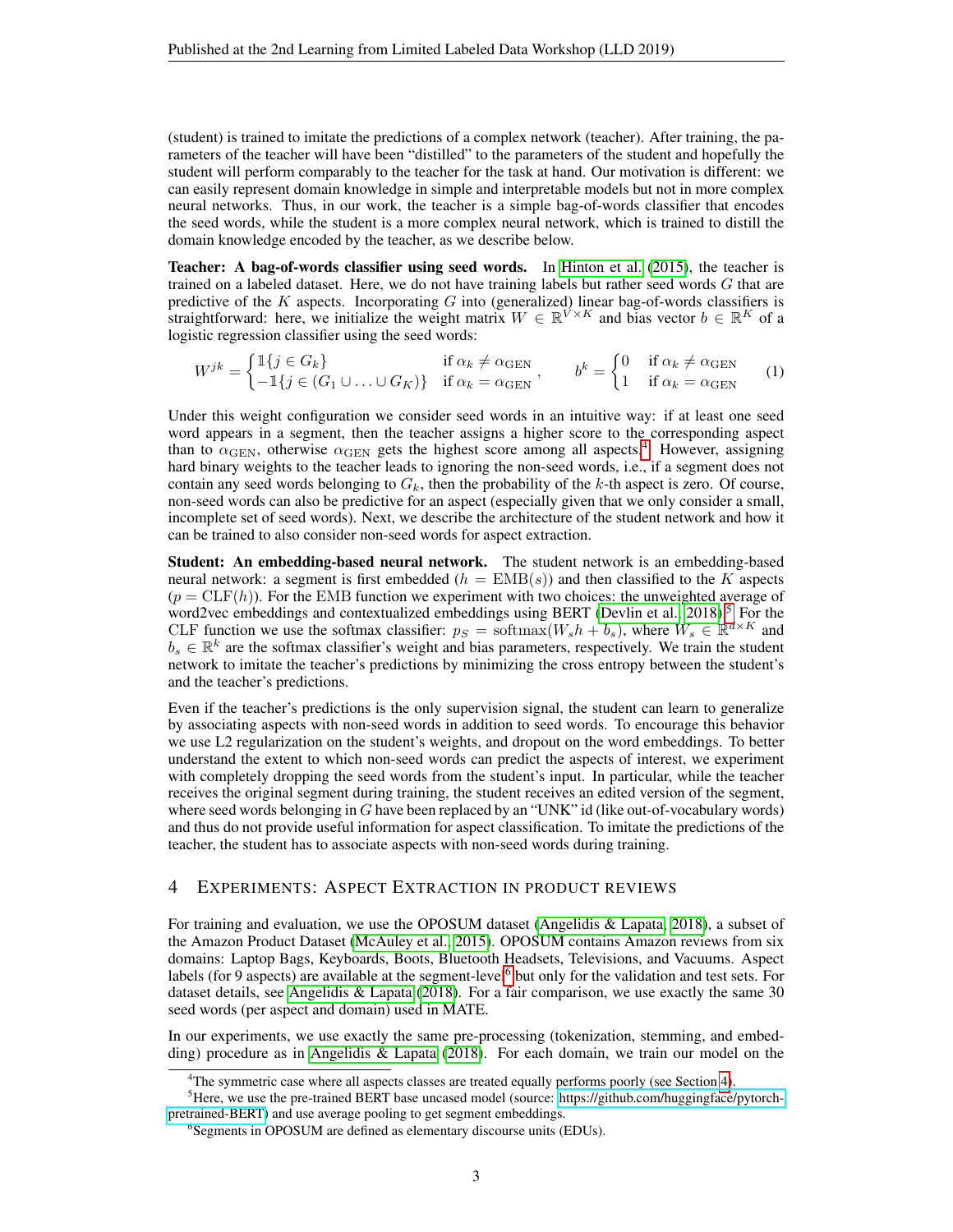<span id="page-3-0"></span>

|                  | $\overline{L}$ . Bags | Keyb/s | <b>Boots</b> | B/T H/S | <b>TVs</b> | Vac/s | AVG  |
|------------------|-----------------------|--------|--------------|---------|------------|-------|------|
| ABAE             | 38.1                  | 38.6   | 35.2         | 37.6    | 39.5       | 38.1  | 37.9 |
| MATE-unweighted  | 41.6                  | 41.3   | 41.2         | 48.5    | 45.7       | 40.6  | 43.2 |
| MATE-weighted    | 46.2                  | 43.5   | 45.6         | 52.2    | 48.8       | 42.3  | 46.4 |
| MATE-weighted-MT | 48.6                  | 45.3   | 46.4         | 54.5    | 51.8       | 47.7  | 49.1 |
| Teacher-BOW      | 55.1                  | 52.0   | 44.5         | 50.1    | 56.8       | 54.5  | 52.2 |
| Student-BOW      | 57.3                  | 56.2   | 48.8         | 59.8    | 59.6       | 55.8  | 56.3 |
| Student-W2V      | 59.3                  | 57.0   | 48.3         | 66.8    | 64.0       | 57.0  | 58.7 |
| Student-W2V-DSW  | 51.3                  | 57.2   | 46.6         | 63.0    | 62.1       | 57.1  | 56.2 |
| Student-BERT     | 61.4                  | 57.5   | 52.0         | 66.5    | 63.0       | 60.4  | 60.2 |

Table 1: Micro-averaged F1 reported for 9-class aspect extraction in Amazon product reviews.

training set without using any aspect labels, and only use the seed words  $G$  via the teacher. We follow the same evaluation procedure as in Angelidis  $&$  Lapata [\(2018\)](#page-4-3): we tune the hyperparameters on the validation set and report the micro-averaged F1 (9-class classification) in the test set averaged over 5 runs.

We compare the following models and baselines:

- ABAE: The unsupervised autoencoder of [He et al.](#page-4-7) [\(2017\)](#page-4-7), where the learned topics were mapped to the 9 aspects as a post-hoc step.
- **MATE-\*:** The weakly supervised autoencoder of [Angelidis & Lapata](#page-4-3) [\(2018\)](#page-4-3). Various configurations include the initialization of the aspect matrix  $A$  using the unweighted/weighted average of word embeddings and an extra multi-task training objective (MT).
- Teacher-BOW: A bag-of-words classifier with the weight configuration of Equation [1.](#page-2-4)
- Student-\*: The student trained to imitate Teacher-BOW. Our experiments include bag-ofwords (BOW) classifiers, the (unweighted) average of word2vec embeddings (W2V), and pre-trained BERT embeddings.

Table [1](#page-3-0) reports the evaluation results for aspect extraction. The rightmost column reports the average performance across the 6 domains. MATE-\* models outperform ABAE: using the seed words as a weak source of supervision leads to more accurate aspect predictions. Teacher-BOW uses the seed words but performs poorly. On the other hand, Teacher-BOW outperforms the MATE-\* models: Teacher-BOW leverages the seed words effectively and in an intuitive way according to our knowledge about aspect extraction.

Student-BOW outperforms Teacher-BOW: the two models share the same architecture but regularizing the student's weights allows for non-seed words to also be considered for aspect extraction. The benefits of our distillation approach are highlighted using embedding-based networks. Student-W2V outperforms Teacher-BOW and Student-BOW, showing that obtaining segment representations as the average of word embeddings is more effective than bag-of-words representations for this task. Even when the seed words are not shown to the student during training (Student-W2V-DSW), it effectively learns to use non-seed words to determine the aspect, thus leading to more accurate predictions compared to the teacher.

Student-W2V outperforms the previously best performing model (i.e., MATE-weighted-MT) by 17.5%: although both models use exactly the same seed words, our distillation approach leverages the seed words more effectively for supervision than just for initialization. To demonstrate the simplicity and effectiveness of our approach, we do not use weights for the seed words nor a multitask objective for Student-W2V. Therefore, a fair comparison considers MATE-unweighted, which is outperformed by Student-W2V by 34.4%. Considering more sophisticated methods for segment embedding are promising to yield further performance improvements: Student-BERT achieves the best performance over all models.

In the future we plan to experiment with better methods for handling noisy seed words, and interactive learning approaches for learning better seed words.

Acknowledgements: This material is based upon work supported by the National Science Foundation under Grant No. IIS-15-63785.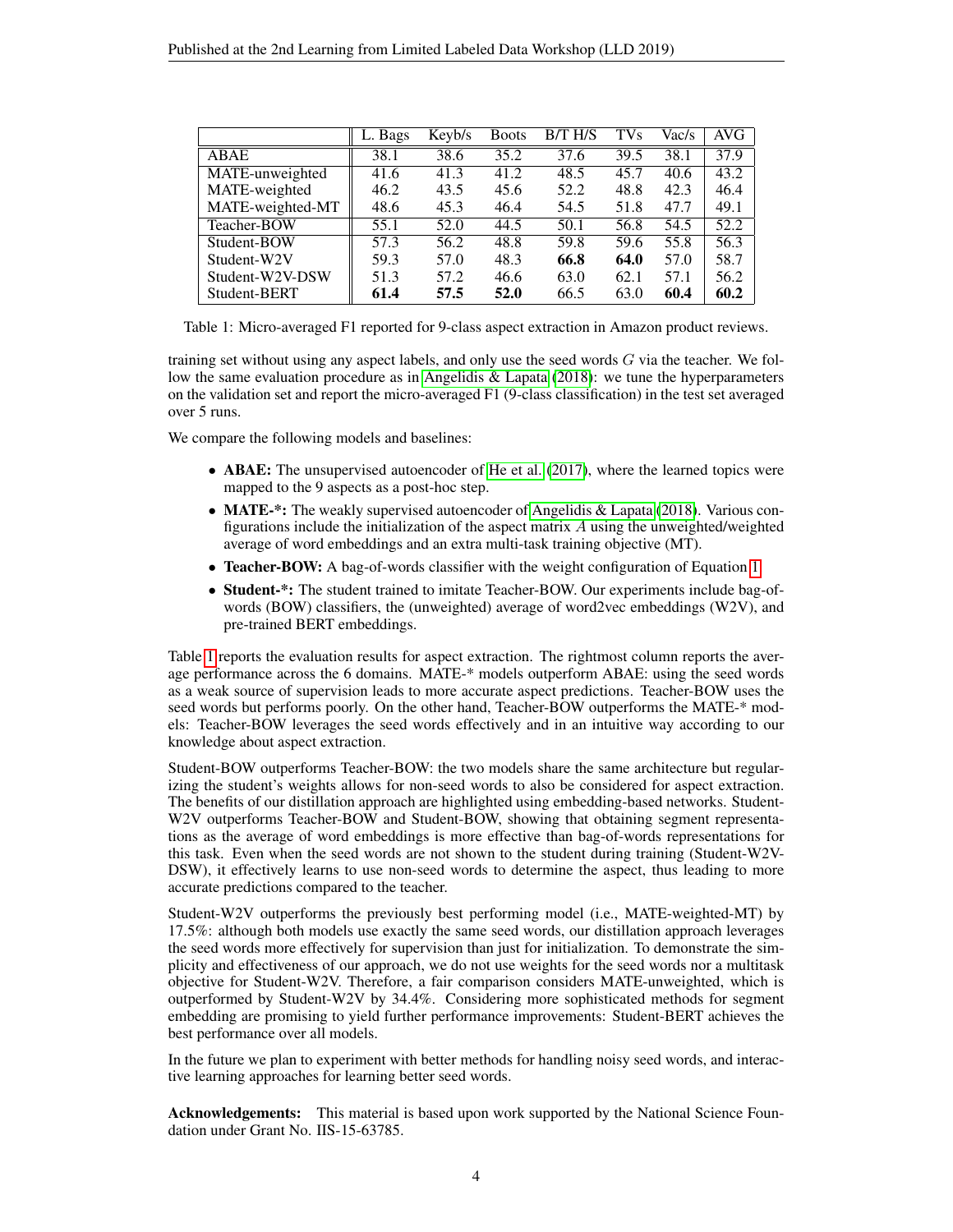#### **REFERENCES**

- <span id="page-4-3"></span>Stefanos Angelidis and Mirella Lapata. Summarizing opinions: Aspect extraction meets sentiment prediction and they are both weakly supervised. In *Proceedings of the 2018 Conference on Empirical Methods in Natural Language Processing*, 2018.
- <span id="page-4-9"></span>Sanjeev Arora, Yingyu Liang, and Tengyu Ma. A simple but tough-to-beat baseline for sentence embeddings. In *Proceedings of the 5th International Conference on Learning Representations*, 2017.
- <span id="page-4-5"></span>David M Blei, Andrew Y Ng, and Michael I Jordan. Latent dirichlet allocation. *Journal of Machine Learning Research*, 3(Jan):993–1022, 2003.
- <span id="page-4-14"></span>Steve Cronen-Townsend, Yun Zhou, and W Bruce Croft. Predicting query performance. In *Proceedings of the 25th International ACM SIGIR Conference on Research and Development in Information Retrieval*, 2002.
- <span id="page-4-15"></span>Jacob Devlin, Ming-Wei Chang, Kenton Lee, and Kristina Toutanova. Bert: Pre-training of deep bidirectional transformers for language understanding. *arXiv preprint arXiv:1810.04805*, 2018.
- <span id="page-4-7"></span>Ruidan He, Wee Sun Lee, Hwee Tou Ng, and Daniel Dahlmeier. An unsupervised neural attention model for aspect extraction. In *Proceedings of the 55th Annual Meeting of the Association for Computational Linguistics*, 2017.
- <span id="page-4-12"></span>Geoffrey Hinton, Oriol Vinyals, and Jeff Dean. Distilling the knowledge in a neural network. *arXiv preprint arXiv:1503.02531*, 2015.
- <span id="page-4-11"></span>Baotian Hu, Zhengdong Lu, Hang Li, and Qingcai Chen. Convolutional neural network architectures for matching natural language sentences. In *Advances in Neural Information Processing Systems*, 2014.
- <span id="page-4-1"></span>Minqing Hu and Bing Liu. Mining and summarizing customer reviews. In *Proceedings of the 10th ACM SIGKDD International Conference on Knowledge Discovery and Data Mining*, 2004.
- <span id="page-4-6"></span>Mohit Iyyer, Anupam Guha, Snigdha Chaturvedi, Jordan Boyd-Graber, and Hal Daume III. Feud- ´ ing families and former friends: Unsupervised learning for dynamic fictional relationships. In *Proceedings of the 2016 Conference of the North American Chapter of the Association for Computational Linguistics: Human Language Technologies*, 2016.
- <span id="page-4-10"></span>Yoon Kim. Convolutional neural networks for sentence classification. In *Proceedings of the 2014 Conference on Empirical Methods in Natural Language Processing*, 2014.
- <span id="page-4-0"></span>Bing Liu. Sentiment analysis and opinion mining. *Synthesis Lectures on Human Language Technologies*, 5(1):1–167, 2012.
- <span id="page-4-16"></span>Julian McAuley, Christopher Targett, Qinfeng Shi, and Anton Van Den Hengel. Image-based recommendations on styles and substitutes. In *Proceedings of the 38th International ACM SIGIR Conference on Research and Development in Information Retrieval*, 2015.
- <span id="page-4-13"></span>Jeffrey Pennington, Richard Socher, and Christopher Manning. Glove: Global vectors for word representation. In *Proceedings of the 2014 Conference on Empirical Methods in Natural Language Processing*, 2014.
- <span id="page-4-2"></span>Maria Pontiki, Dimitris Galanis, Haris Papageorgiou, Ion Androutsopoulos, Suresh Manandhar, AL-Smadi Mohammad, Mahmoud Al-Ayyoub, Yanyan Zhao, Bing Qin, Orphee De Clercq, et al. ´ Semeval-2016 task 5: Aspect based sentiment analysis. In *Proceedings of the 10th International Workshop on Semantic Evaluation (SemEval-2016)*, 2016.
- <span id="page-4-4"></span>Soujanya Poria, Erik Cambria, and Alexander Gelbukh. Aspect extraction for opinion mining with a deep convolutional neural network. *Knowledge-Based Systems*, 108:42–49, 2016.
- <span id="page-4-8"></span>Akash Srivastava and Charles Sutton. Autoencoding variational inference for topic models. In *Proceedings of the 5th International Conference on Learning Representations*, 2017.